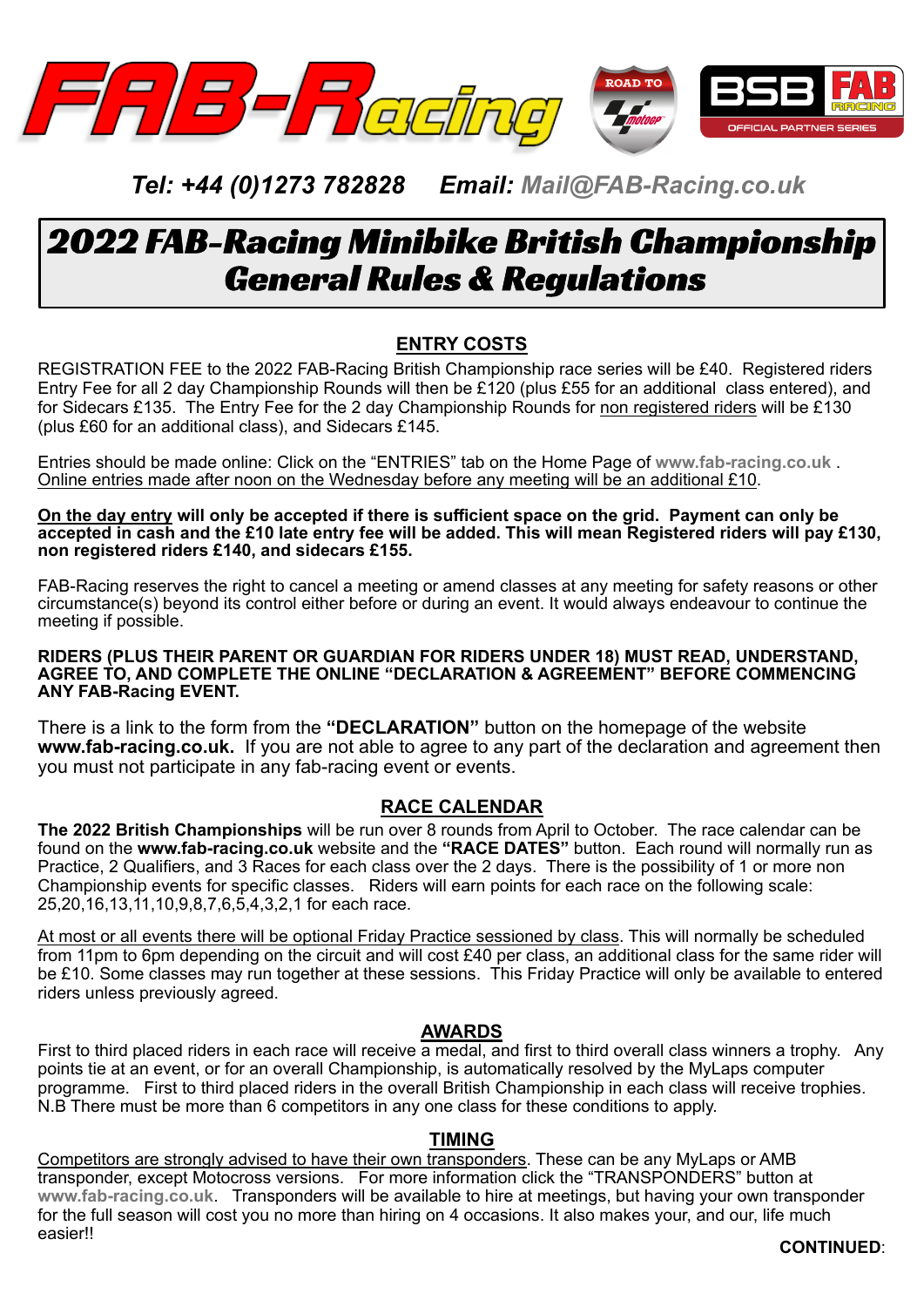#### **TIMING (Continued):**

You must use the holder and mount the transponder on the machine in a suitable position (if you are unsure about that please ask) so that it is secure and facing down towards the track.

It is the riders responsibility to ensure that the times are appearing on the result sheets and report immediately if there is any problem. Timekeeping requires concentration and enquiries should be restricted to only those that are completely necessary. **If a rider starts a race or qualifier with no transponder fitted it will not be possible to include them in the results.**

**N.B.** Any rider deemed to have gained an advantage by jump starting, cutting through a section of race track, or to have taken unfair advantage in any other way will be penalised with a **minimum** 5 second penalty that will be applied during a race, or on completion of a race.

#### **CONDUCT**

**FAB-Racing will operate a zero tolerance policy.** We expect all who attend to behave in a responsible and considerate manner both on and off the circuit.

No foul language or abusive behaviour to be aimed at staff, organisers, officials, riders or their representatives whatever the reason.

Any person caught damaging or harming the track, its facilities, or associated facilities, etc before, during, or after the event will be asked to leave and points taken away. We hope that it will never be necessary to take this action. It is the responsibility of all to ensure venue owners are happy to have these Championships back at their circuits again.

#### **PADDOCK & PIT AREA**

**MACHINES MUST NOT BE RIDDEN IN THE PADDOCK, they must be pushed to and from the holding area, with engines running if required. Ignoring this regulation cannot be tolerated and could lead to exclusion from the meeting and points taken away.** The Circuit Owners are now more and more aware of this and we need to keep in line with their rules.

**Work on a machine at ANY TIME must only be carried out in the Paddock or Pit area.**

**The ONLY permitted means of moving around the paddock at any time during the event is on foot. Bicycles etc must not be used. At this time bicycles and similar, but not powered versions, will be permitted to be used when the circuit is not "live".** We will keep this under review, and at some circuits the owners are now banning them anyway.

**Dogs are not permitted at events.** Please arrange for dogs to be cared for away from the circuit or at home.

**Ball games** of any sort, in any part of the circuit pit or paddock areas, are not permitted at any time that the circuit is "live", usually this will be between 8.45am and 6pm.

**Children (including those riding at the event) must be supervised at all times.** Unruly children are a risk to safety. If bad behaviour persists, and following a verbal warning, they and their parents will be asked to leave the circuit and will not be accepted at future events.

**Junior riders, and their brothers and sisters should be back in their Motorhome / Caravan or etc NO later than 10pm.**

**Generators are permitted** but their use must be restricted to between the hours of 7am to 10.45pm.

**Circuit fencing and signs** are there for safety reasons and must be observed.

**No open fires allowed.** Barbecues, if permitted by the circuit, must be raised off the ground and extinguished after use.

**No smoking or naked flames within 10 metres of a bike that is being re-fuelled, which must only take place in the pit or paddock area.** Engines must be stopped and ignitions switched off during refuelling.

Each paddock working area must have a 2kg (minimum) dry powder **fire extinguisher** available for immediate use. Non compliance with this regulation will incur a penalty imposed by the organiser.

Everyone must ensure that their personal property is securely stored at ALL times. FAB-Racing cannot, and does not, accept liability or responsibility for damage to, or loss of, any items or machinery or vehicles during any event. **CONTINUED:**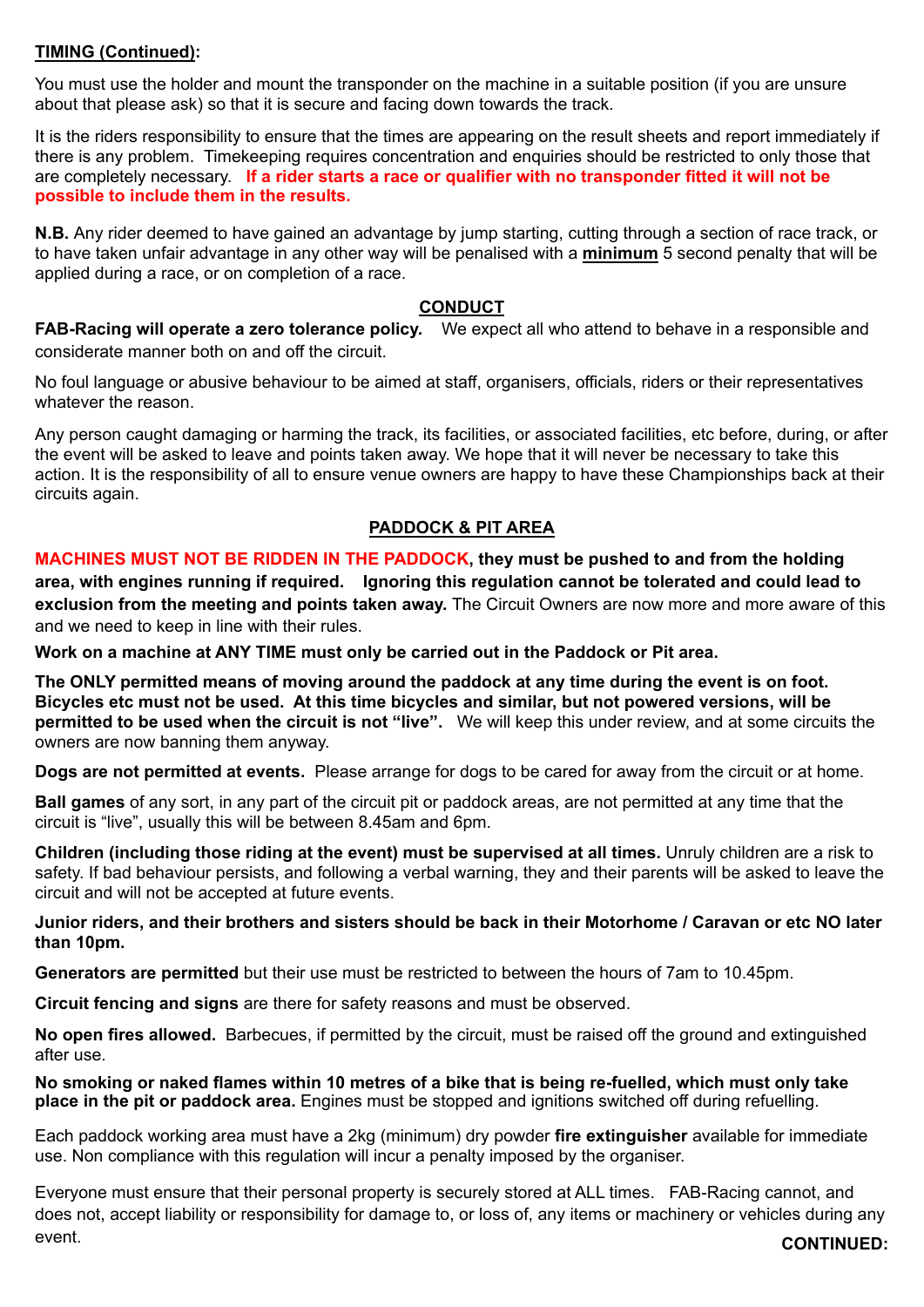#### **PADDOCK & PIT AREA (Continued):**

Only the rider and one helper (minimum 16 years of age) are allowed in the holding area.

If possible riders left arm should be raised to indicate when touring or returning to the pits.

**Please help to keep the venue tidy. There will be bins at every venue. If the bins are full let us know. TYRES, WASTE OIL, DAMAGED AWNINGS, ETC MUST NOT BE LEFT AT THE CIRCUIT AND MUST BE TAKEN AWAY TO BE DISPOSED OF.**

#### **EVENT PROCEDURE**

**RIDERS MUST SIGN ON TO CONFIRM THEY ARE PRESENT AT THE EVENT BEFORE TAKING PART** For riders under 18 years of age this must be done together with or on their behalf by the Parent or Guardian

**ALL riders aged under 16** must take their machine and all race clothing (helmet, leathers,boots,gloves, and back protector) for **Technical Inspection** before the start of official event practice. **Leathers and boots must be worn to aid inspection and to check fit.**

If a rider has a spare helmet, leathers, boots, or gloves these must be presented for inspection at the same time. A sticker will be applied to the machine to show that this has been completed.

**Riders 16 or over will be responsible for making sure their machines are correctly prepared for race competition and FULLY COMPLY with the technical regulations and that ALL of their race clothing is entirely suitable as per the regulations and in good condition. We will make random inspections over the period of the meeting. Any rider in this age catagorie can opt to present themselves with their bike(s) and race clothing for inspection they prefer for that to happen.**

#### **START PROCEDURE**

Race starts will be engine running clutch starts either by a dropped flag or start lights. The start lights will be RED ON & RED OFF. Starting grid positions will be determined by qualifying times and will apply for all races.

Riders will leave the holding area and come directly to the grid. Dependant on the circuit configuration a sighting lap may be completed when indicated by the start line marshal. The procedure will be confirmed at riders briefing.

Riders will, when possible, be pre-gridded in the holding area, prior to their first race and should remember their grid positions for following races.

**Any rider arriving more than 10 seconds after the last rider leaves the holding area on the sighting lap will be required to start from the back of the grid (where this is viable) or must start from the pit lane exit. Riders are NOT permitted join a race after it has started.**

**General: A riders briefing will be held prior to the start of each race day. ALL riders must attend this briefing. Alternatively this may be an online briefing either sent out before the event or at the event.**

**N.B:** All riders must complete at least 6 (six) laps of practice and or qualifying before being allowed to race unless given official dispensation.

#### **RACE PROTECTIVE CLOTHING**

Helmets must have the latest ACU gold sticker or marked to comply with ECE 22.05 (the Euro equivalent). The helmet and visor must be in good condition and undamaged. If more than one helmet could or will be used during the meeting both must comply with these conditions and must be presented for inspection & approval.

One-piece race leathers with body armour and back protector must be used for all Junior geared bike classes . A good quality Minimoto suit with back protector will be accepted for the Junior Minimoto classes. Senior riders must use one piece leathers. Full zip together race leathers and a back protector can be considered if pre approved.

Race boots are required for all geared bike classes and Minimoto boots for Minimoto classes and good quality race gloves must be worn.

All Junior race clothing will be inspected and it is requested that riders present themselves wearing their leathers and boots as this speeds up inspection considerably. Parents / Guardians will be responsible for ensuring that Junior rider clothing complies with the regulations **and is in good condition**. Random checks may be made during race weekends.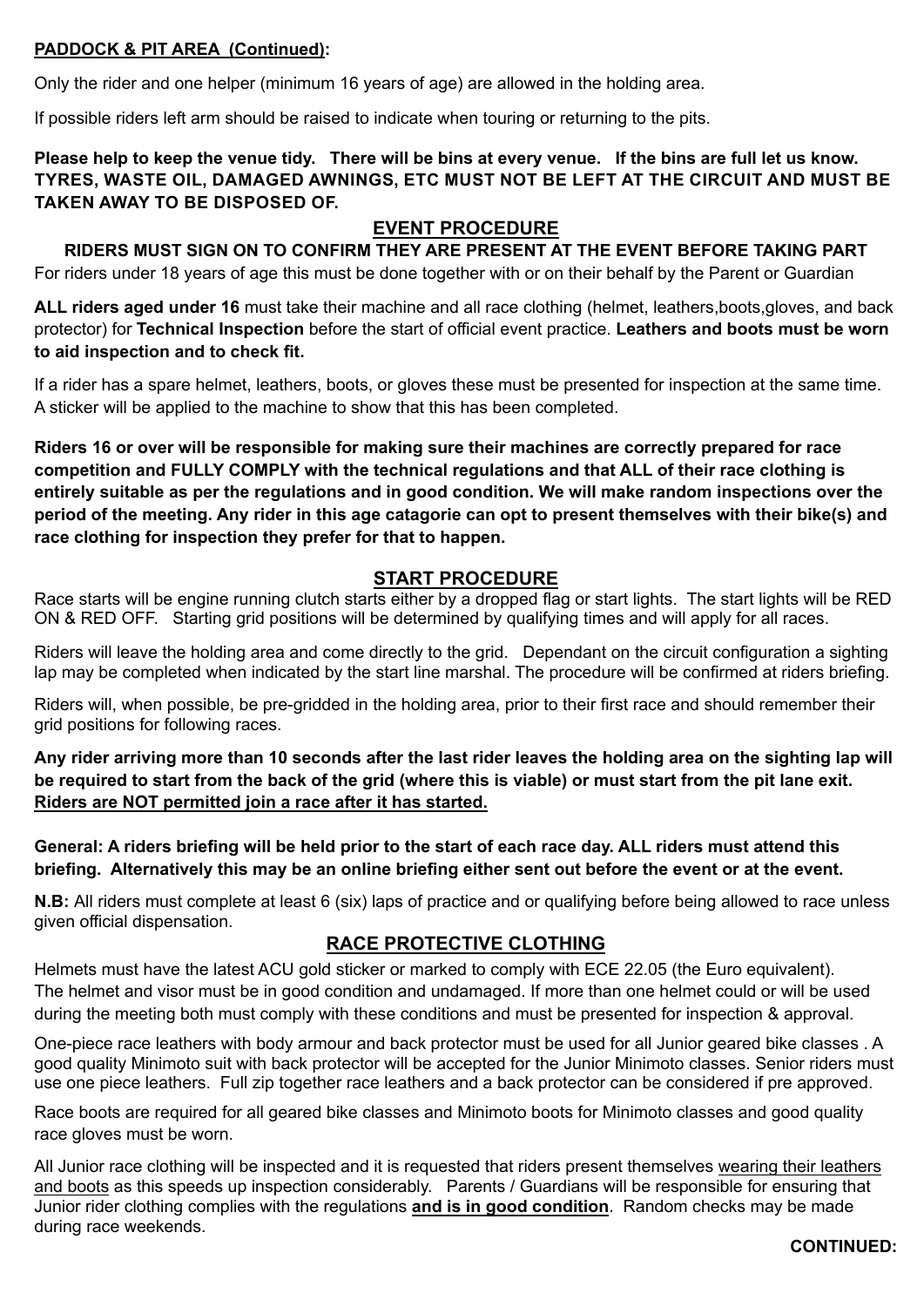## **RACE PROTECTIVE CLOTHING (Continued):**

It is strongly recommended that all body piercing, studs, rings etc. are removed as these can be extremely hazardous in the event of an accident. The mouth should be kept clear of anything likely to cause a blockage of the airway in the event of an incident, e.g. chewing gum. **Long hair must be tucked inside the helmet.**

#### **ALL COMPETITORS (including Sidecar Passengers) MUST WEAR A NECK "DOG TAG" WITH THEIR NAME & DATE OF BIRTH CLEARLY WRITTEN OR ENGRAVED. THE TAG CAN BE PLASTIC OR METAL.**

### **MACHINE GENERAL REGULATIONS**

**A handlebar mounted "kill" switch** must be fitted. The switch is to be located not more than 50mm from the normal hand location. An Official can ask you to demonstrate that the "Kill" switch can stop the engine at any time - If the "kill" switch does not function correctly, you will not be permitted onto the track.

**The point at which the chain / drive belt** engages with the rear sprocket / pulley at the lowest point must have a robust chain guard to prevent fingers or any other body part from being trapped. It is also recommended that the front sprocket / pulley should be fully enclosed.

**Oil drain and filler plugs must be lock-wired**.

**Catch bottles / tanks** must be fitted to the gearbox breather pipe, fuel tank breather pipe, carburetor overflow pipe(s), and the radiator overflow pipe (if applicable).

**A close fitting metal catch tray must be fitted under the motor of all unfaired 4 strokes, its capacity must be 50% greater than the total lubricant content of the motor.** Glass fibre or carbon fibre will be an accepted alternative for MotoTeam bikes, Sidecars, and other fully faired machines. Petrol tanks must have secure, spill proof filler caps.

**All liquid cooled machines** must use only water as a coolant - no additives are permitted.

**All levers** must be of the ball-ended type and must remain intact throughout the event.

**Foot pegs** must be nylon or nylon ended (sufficient not to be worn away during a race). Non metallic crash bobbins sufficient to prevent any part of a fallen machine (spindle ends, spindle nuts, etc.) that could damage the surface of a circuit MUST be fitted. The handlebar ends must have ally or nylon end protectors fitted, and if held on by screws or bolts, these must be recessed and not capable of coming into contact with the surface of the track.

**Any projections**, sharp corners or edges must be removed, protected or rounded off. There can be no exceptions, and non-compliance with these rules will lead to the machine not being allowed on to the circuit. Random checks will be carried out in the holding area prior to a race and after any race.

**Only fuel obtained from a roadside fuel station is permitted.** No race fuels, Av Gas, or Octane Booster etc.

**Front race numbers are compulsory and must be not less than 120mm high.** These numbers MUST be single colour and in strict contrast to a single colour background and **clearly visible**.

Side number plates should be used where possible to aid timekeepers, commentators, spectators, and photographers. The font used must be able to be clearly read, nothing fancy. You will be turned away at technical inspection if you do not comply. If you are able to fit similar side number then even better. See specific regulations regarding this for the MK-MiniGP50 and MK-MiniGP70 Classes.

**Exhaust noise** levels must not exceed 98db on a full throttle pass checked as per MSA Kart regulations at the circuit in use. If your machine does comply with this limitation you cannot practice, qualify or race. Don't just think it complies, please make sure it complies. Well packed 2T silencers should have no problem with this level but 4T machines have been caught out, particularly Pit bikes, MotoTeam, and MiniF1 Sidecars.